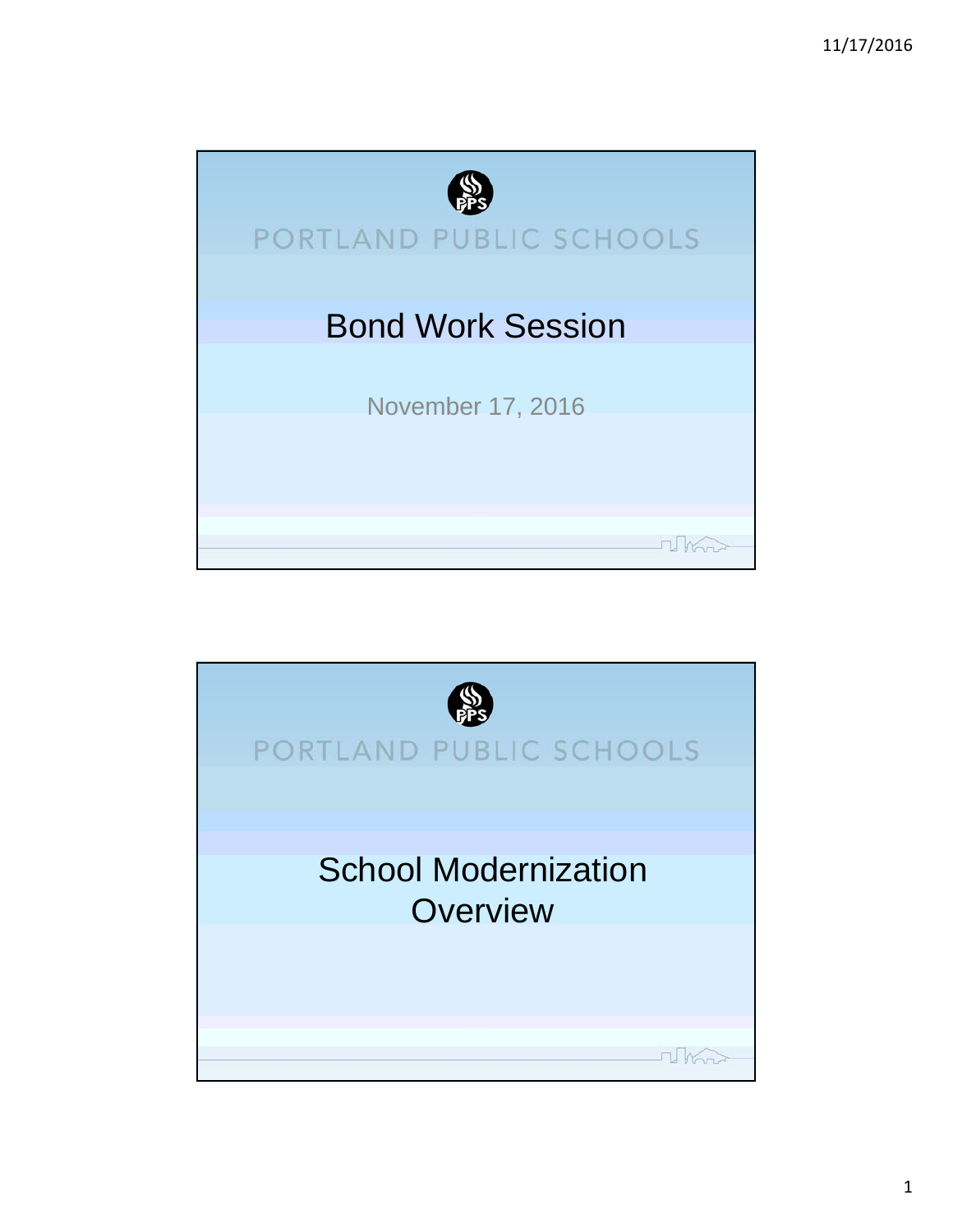

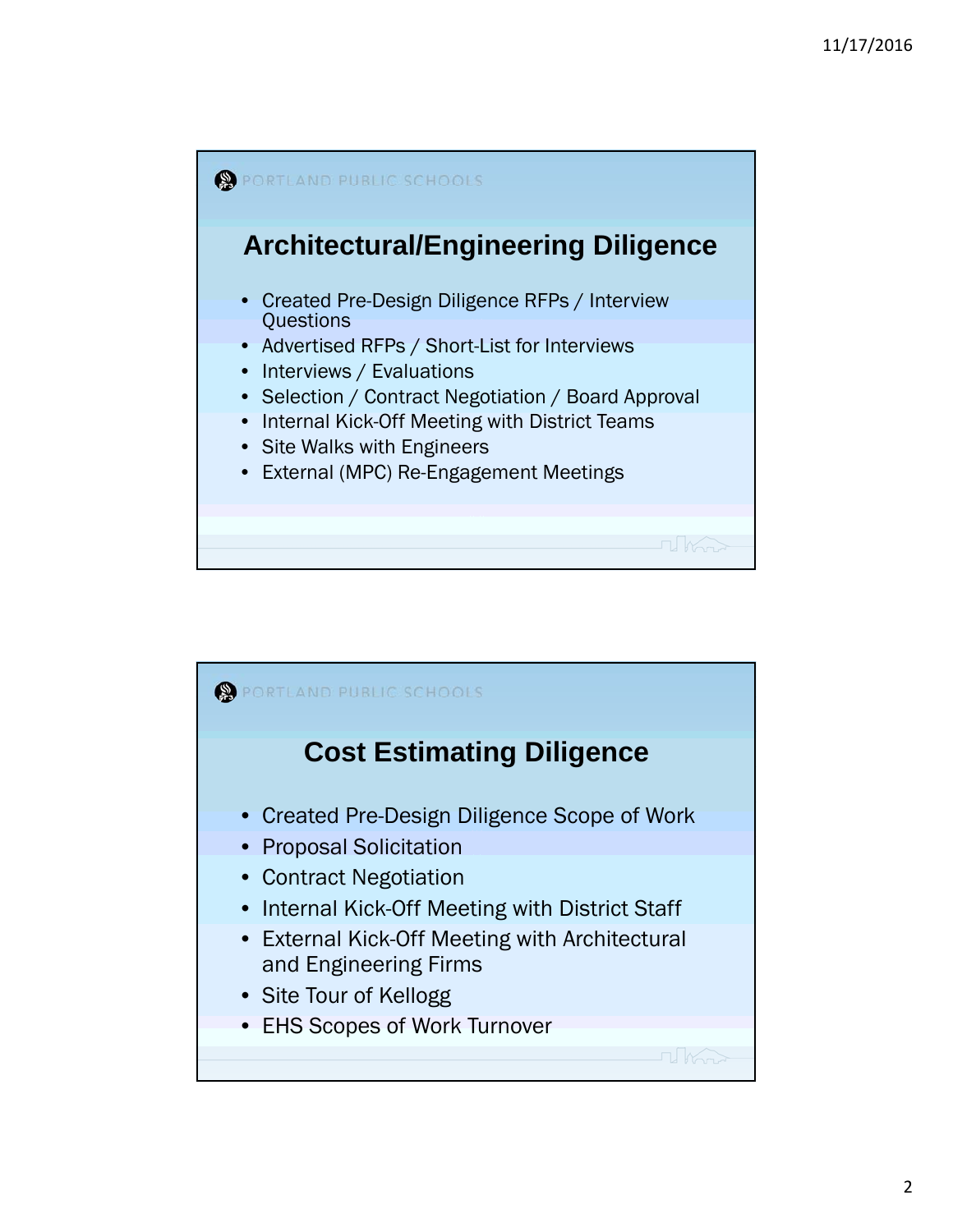

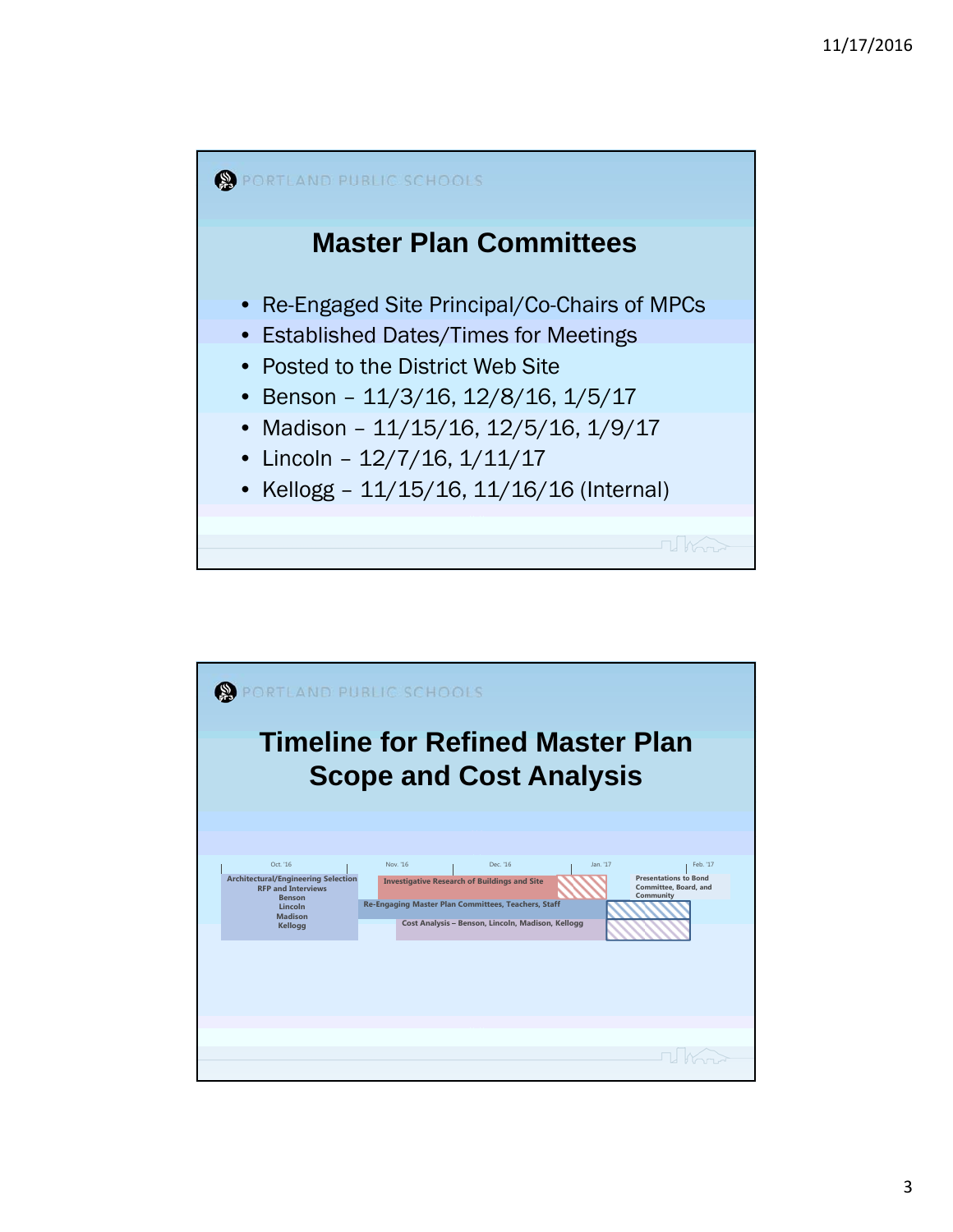

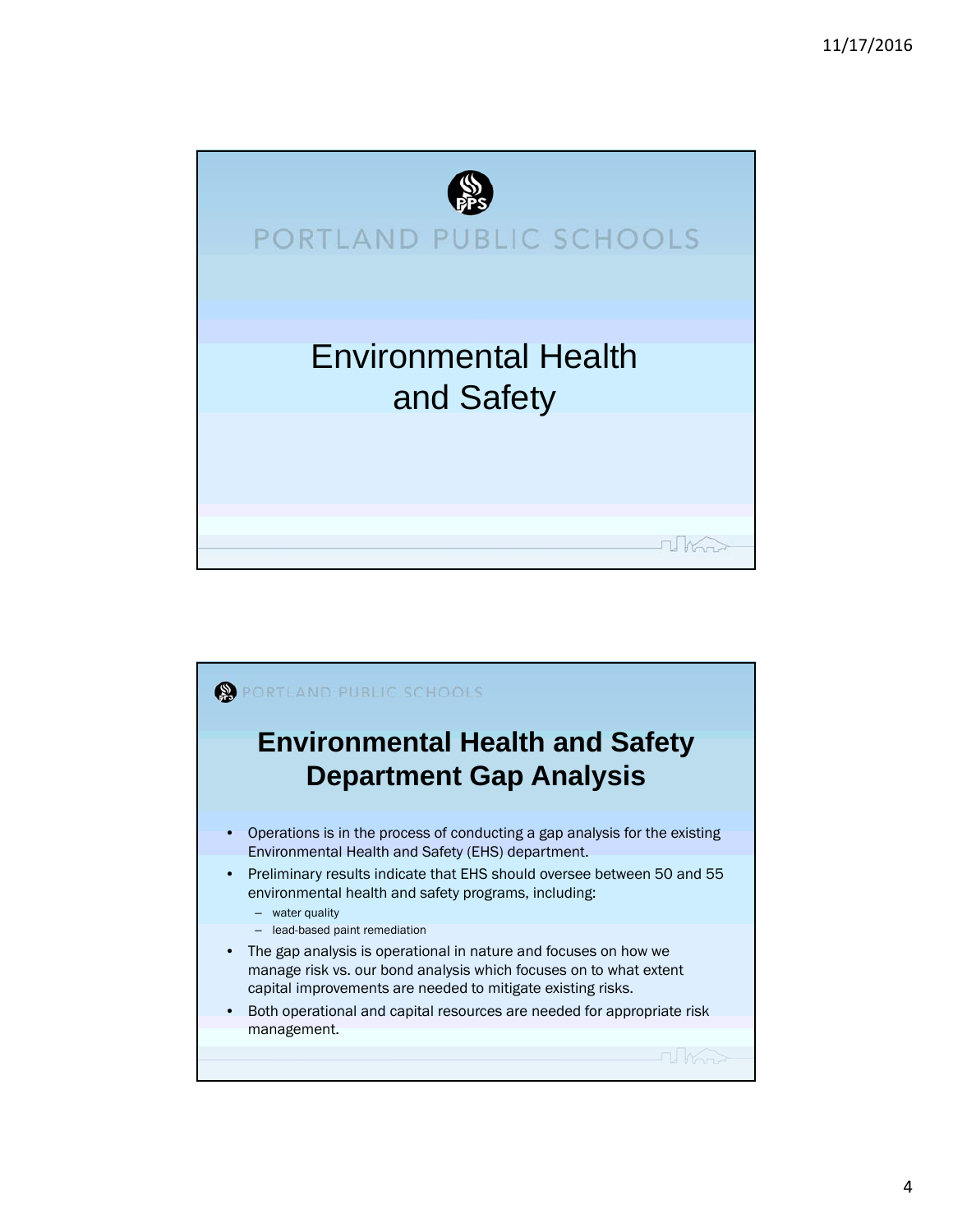

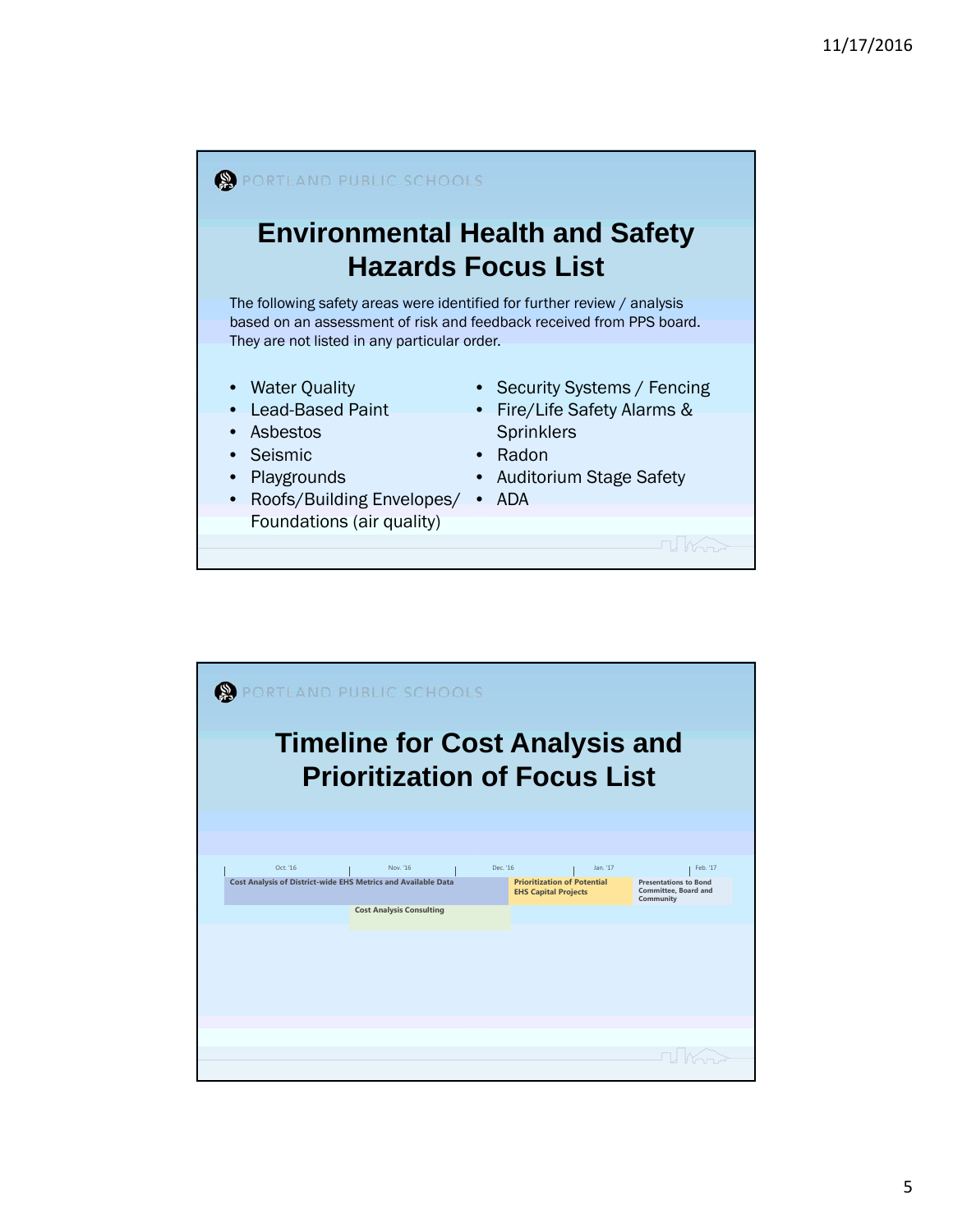

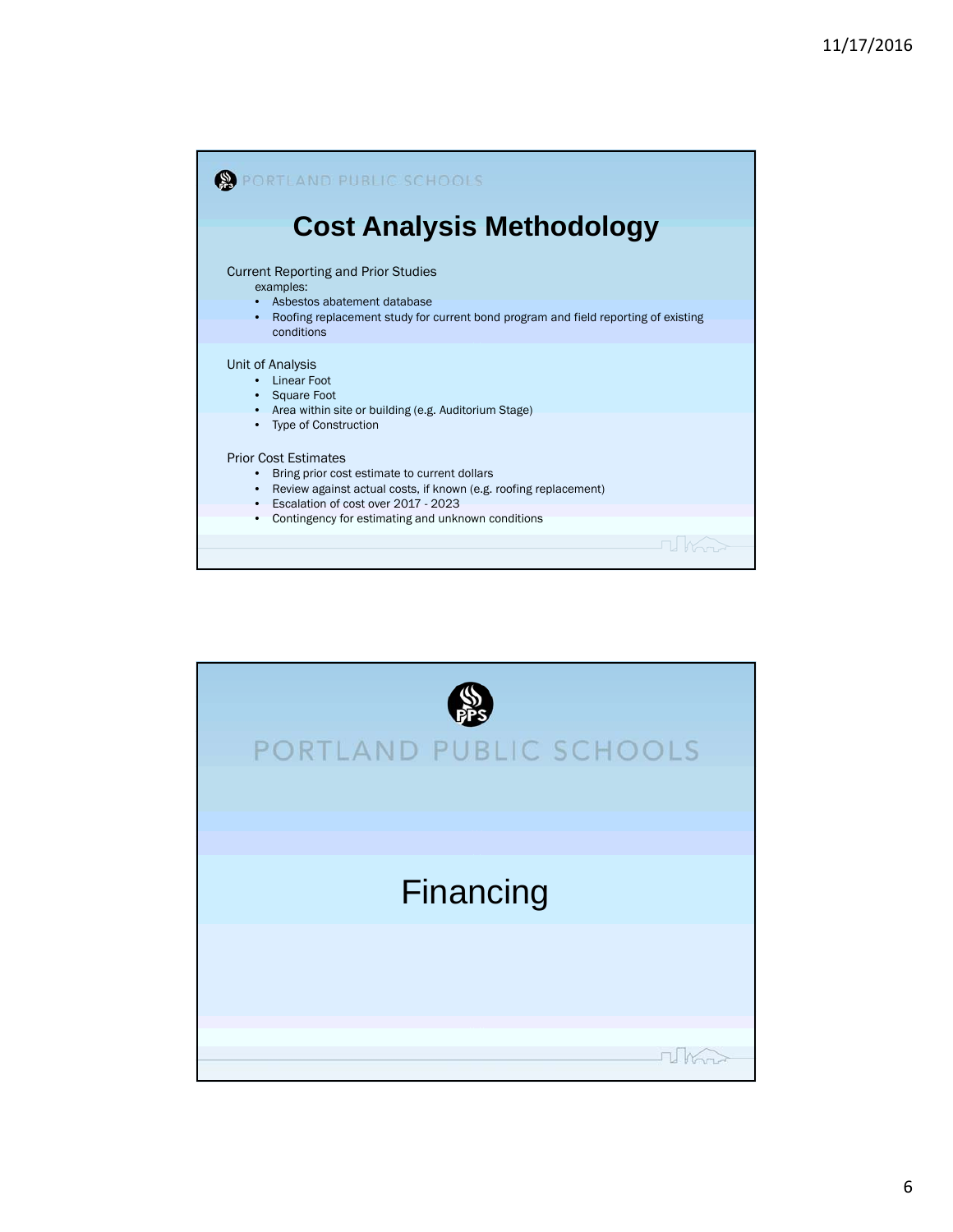

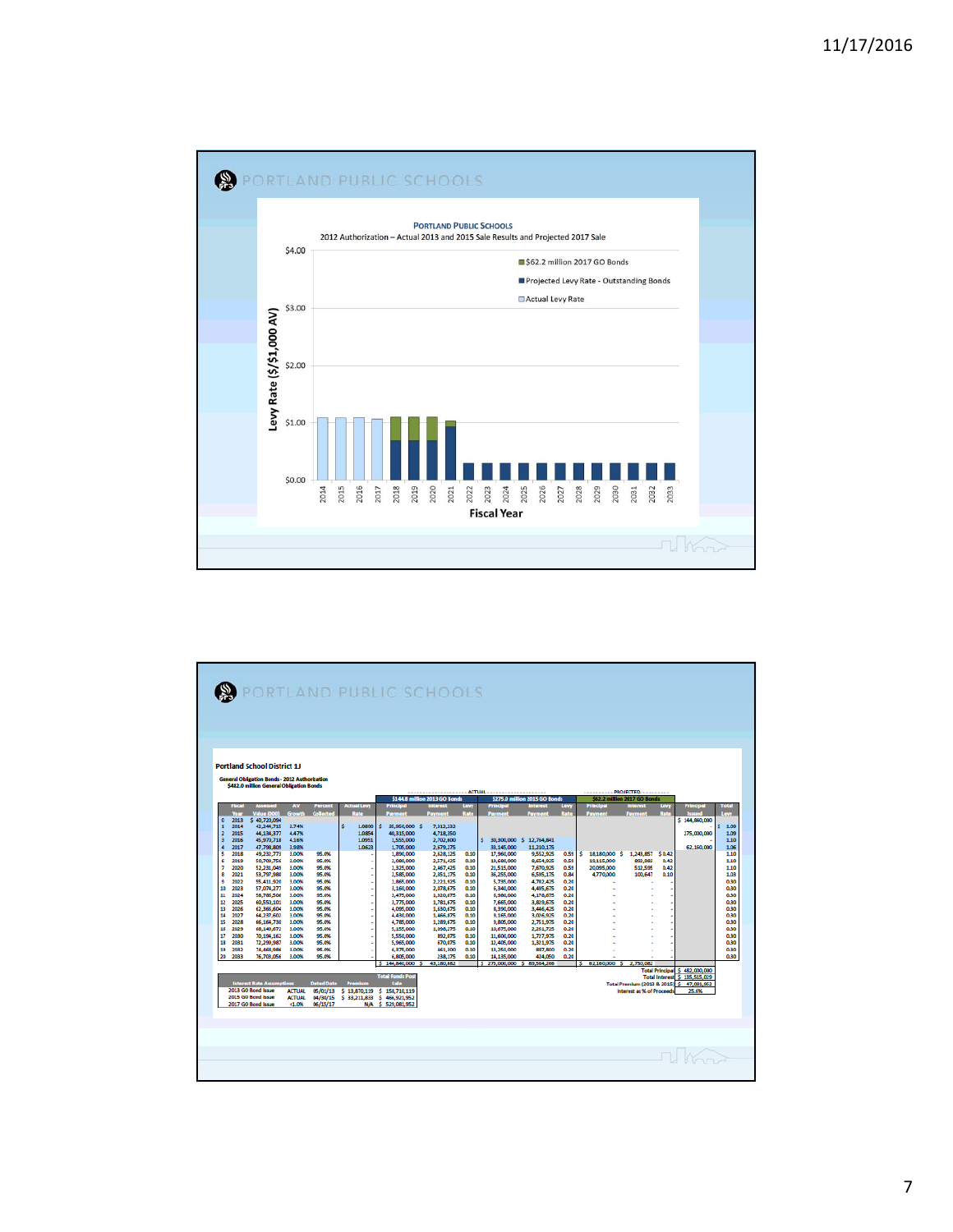| <b>Totals</b>                                                                                                                                                                                                | Option 1 (\$750 Million in Authorizations 2 & 3;                                                                                                                                                                  |                                                                                                                                      |                                                                                          |                                                                                                                         | <b>PORTLAND PUBLIC SCHOOLS</b><br><b>Summary of Long-Term Financing Options</b>                                                      |  |  |  |  |  |
|--------------------------------------------------------------------------------------------------------------------------------------------------------------------------------------------------------------|-------------------------------------------------------------------------------------------------------------------------------------------------------------------------------------------------------------------|--------------------------------------------------------------------------------------------------------------------------------------|------------------------------------------------------------------------------------------|-------------------------------------------------------------------------------------------------------------------------|--------------------------------------------------------------------------------------------------------------------------------------|--|--|--|--|--|
|                                                                                                                                                                                                              | <b>Election Every 4 Years)</b>                                                                                                                                                                                    | Option 2 (\$900 Million in Authorizations 2 & 3; 6<br><b>Year Election Cycle Upfront)</b>                                            |                                                                                          |                                                                                                                         |                                                                                                                                      |  |  |  |  |  |
| <b>Principal Authorized</b><br><b>Interest Cost</b><br><b>Interest as % of Principal</b>                                                                                                                     | \$3,524,775,000<br>\$1,336,627,676<br>38%                                                                                                                                                                         | \$3,636,370,000<br>\$1,238,611,010<br>34%                                                                                            |                                                                                          |                                                                                                                         |                                                                                                                                      |  |  |  |  |  |
| <b>Levy Rate Info</b><br>FY 2018 Increase                                                                                                                                                                    | $+ $1.40$                                                                                                                                                                                                         |                                                                                                                                      |                                                                                          | $+ $1.40$                                                                                                               |                                                                                                                                      |  |  |  |  |  |
| <b>Issuance Details</b>                                                                                                                                                                                      | <b>Average</b><br>Life<br><b>Term</b><br><b>Amount</b><br>(Years)                                                                                                                                                 | <b>Cumulative</b><br><b>Principal</b>                                                                                                | <b>Amount</b>                                                                            | <b>Average</b><br>Life<br><b>Term</b><br>(Years)                                                                        | <b>Cumulative</b><br><b>Principal</b>                                                                                                |  |  |  |  |  |
| Authorization 1 (2012)<br>Authorization 2 (2017)<br>Authorization 3 (2020)<br>Authorization 3 (2022)<br>Authorization 4 (2024)<br>Authorization 5 (2028)<br>Authorization 6 (2032)<br>Authorization 7 (2036) | ٠<br>\$482,000,000<br>20<br>750,000,000<br>30<br>12.2<br>20<br>11.5<br>750,000,000<br>$\sim$<br>×.<br>450,000,000<br>12<br>7.7<br>400,000,000<br>12<br>9.6<br>8.5<br>350,000,000<br>12<br>8<br>5.3<br>342,775,000 | \$482,000,000<br>1,232,000,000<br>1,982,000,000<br>1,982,000,000<br>2,432,000,000<br>2,832,000,000<br>3,182,000,000<br>3,524,775,000 | \$482,000,000<br>900,000,000<br>900,000,000<br>431,440,000<br>442,460,000<br>480,470,000 | ٠<br>20<br>30<br>12.5<br>$\sim$<br>$\mathbf{r}$<br>10.1<br>20<br>$\sim$<br>$\sim$<br>12<br>6.7<br>12<br>5.7<br>8<br>5.0 | \$482,000,000<br>1,382,000,000<br>1,382,000,000<br>2,282,000,000<br>2,282,000,000<br>2,713,440,000<br>3,155,900,000<br>3,636,370,000 |  |  |  |  |  |

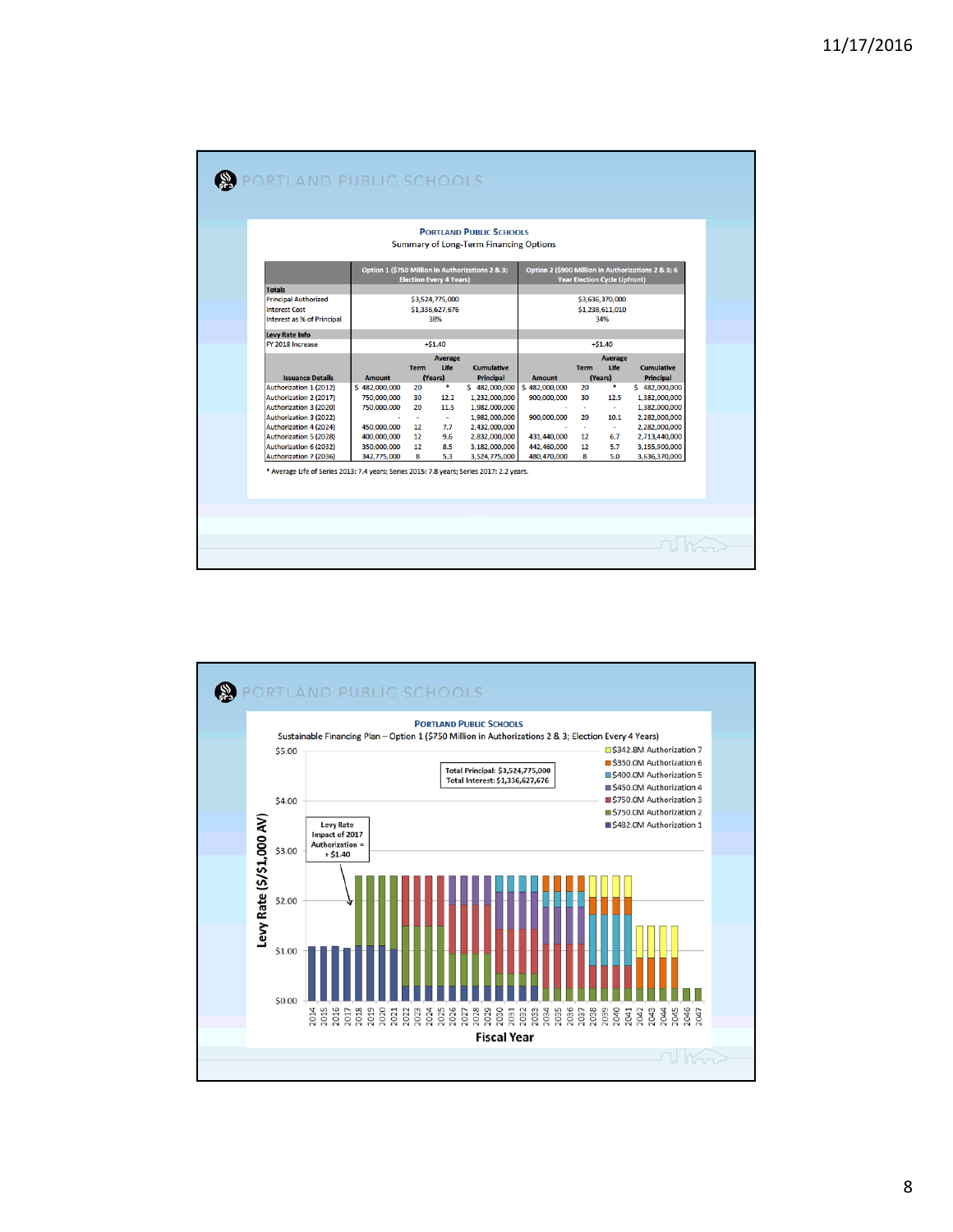

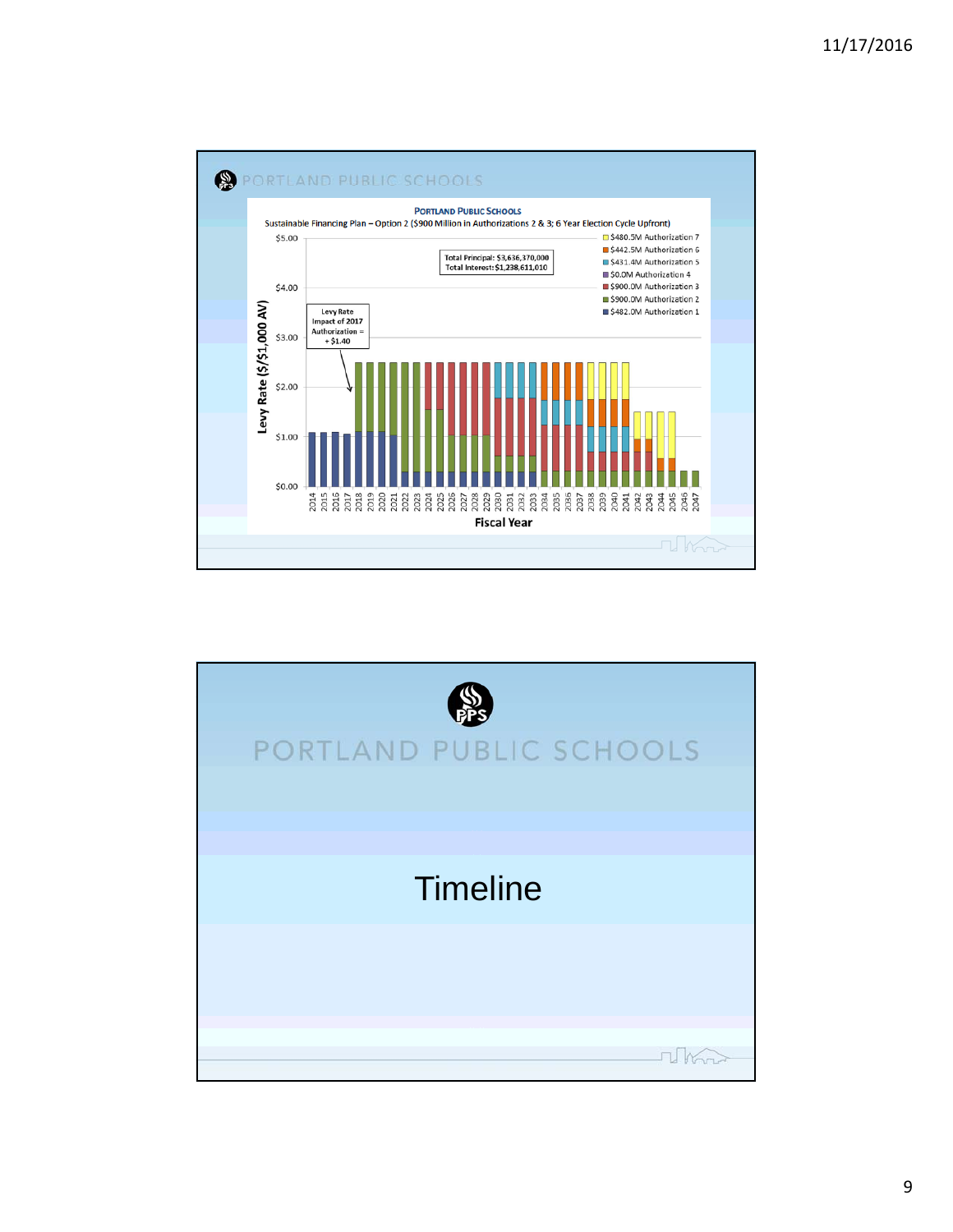